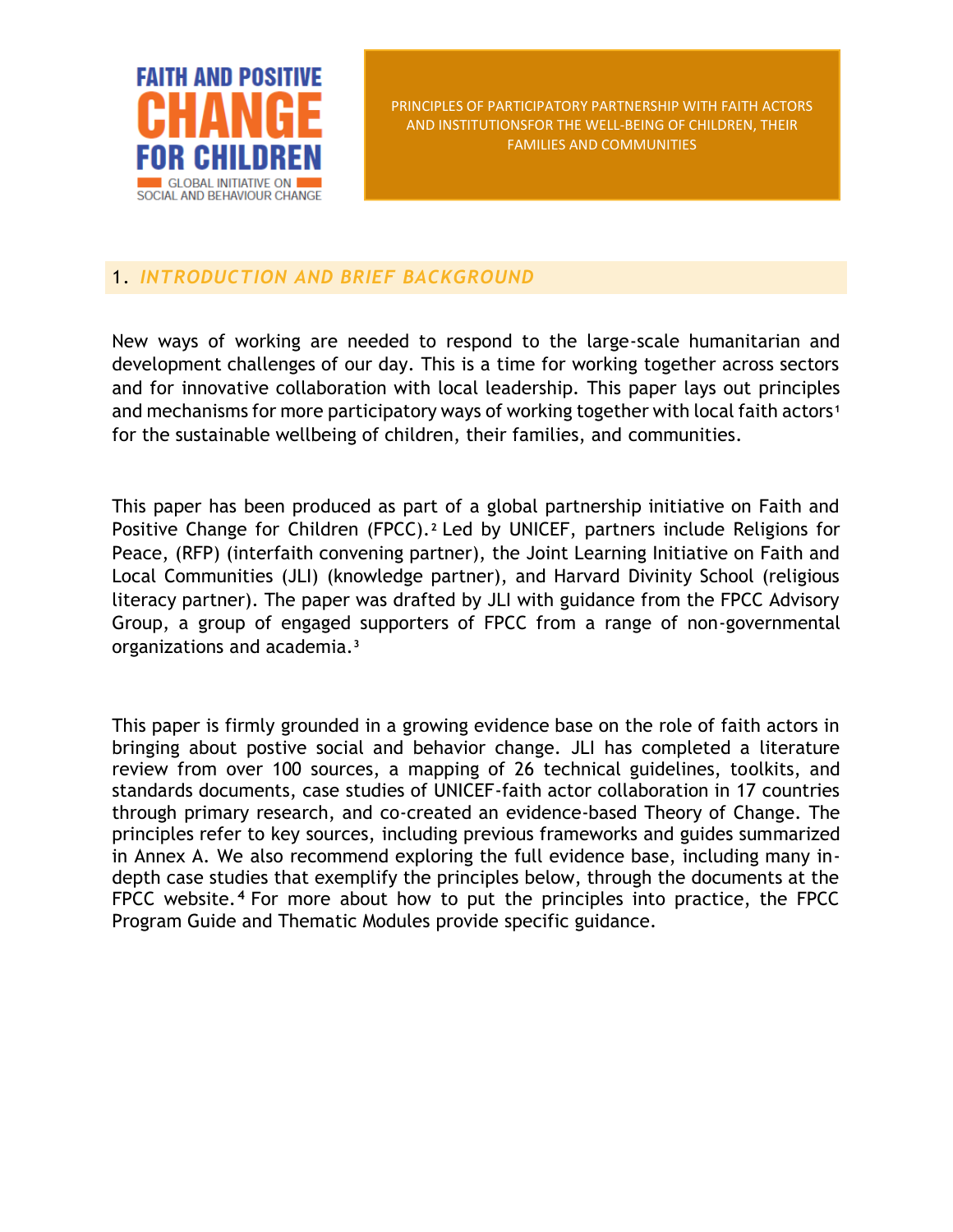## *2. FAITH INFLUENCES THE WELL BEING OF CHILDREN, FAMILIES AND LOCAL COMMUNITIES*

Faith influence can be a mixed blessing. At worst, faith influences can drive conflict, discrimination, exclusion and division. At best, faith influence has powerful lasting transformational qualities that shape social and cultural norms, contributing to positive behavioral outcomes and results for children.

The powerful positive influence of faith can be seen in faith actors' unique understanding of their communities, **<sup>5</sup>** holistic view of wellbeing and psychosocial support to their constituencies, **<sup>6</sup>** authority

#### **GO TOGETHER!**

Collaboration is needed to achieve the SDGs by 2030: "Facing such challenges and deep polarization within countries across the world, no country, no group, no organization can go it alone. Everyone including FBOs need to rally around the SDGs." 1 Deputy Secretary General Amina Mohammed

#### **GO LOCAL!**

The mission of NEAR Network, a movement of civil society organizations rooted in the global south, encapsulates the message of localization: "A world where local communities have the capacity, resources and agency to address the challenges that impact them." 1

and trust**<sup>7</sup>** with communities that allows them to promote the abandonment of harmful norms**<sup>8</sup>** and adoption of key practices for child wellbeing,**<sup>9</sup>** social capital and scale to work through extensive networks,**<sup>10</sup>** and track record of leadership and interventions for social and behavior change.**<sup>11</sup>**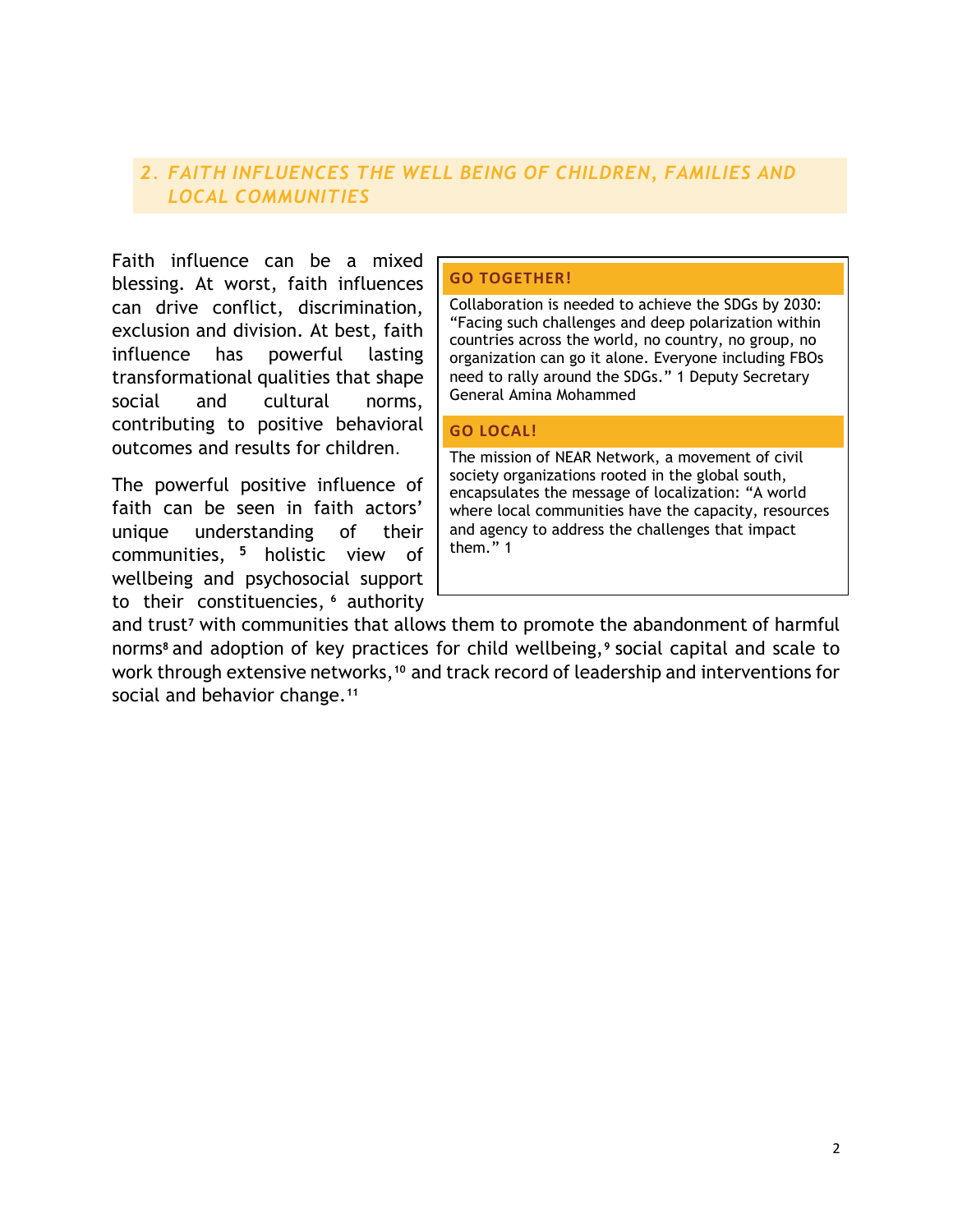Challenges arise when faith actors perpetrate and sustain practices**<sup>12</sup>** that are harmful to child wellbeing, such as child marriage**<sup>13</sup>** and female genital mutilation,**<sup>14</sup>** or abuse their positions of power. Issues particularly arise for partnerships between development

and faith actors. Political affiliations and agendas can complicate partnerships, **<sup>15</sup>** as can distrust between secular and faith actors who see each other's ideologies and some practices as noncomplementary. **<sup>16</sup>** Faith actors have experienced instrumentalization by development partners, with short-term, donor-driven projects and consultations that are one-offs with joint planning and problem solving on an ad hoc basis , rather than from inception and in collaboration.

**"One cannot expect positive results from an educational or political action program which fails to respect the particular view of the world held by the people. Such a program constitutes cultural invasion, good intentions notwithstanding." P. Freire, Pedagogy of the Oppressed, 2000**

The reverse happens when faith actors seek opportunistic engagement with development partners with little or no effort to improve coordination or avoid duplication. Other partnership challenges include language and cultural barriers, such as potentially antagonistic terms ("harmful traditional practices") **<sup>17</sup>** and differing interpretations of rights,**<sup>18</sup>** lack of religious literacy (from development partners)**<sup>19</sup>** and development literacy (from faith actors), privileging one faith partner and not including others, including a lack of formative research to map out the scope of possible faith partners and their beliefs and influences, and a loss of the transformative elements of faith and belief when "NGO-ized" into standard development parameters.

Over the years, development and faith actors have been working to learn how to overcome partnership challenges and maximize cooperation, with many studies recommending improved ways of working.**<sup>20</sup>** The following principles summarize the main lessons for successful collaborations.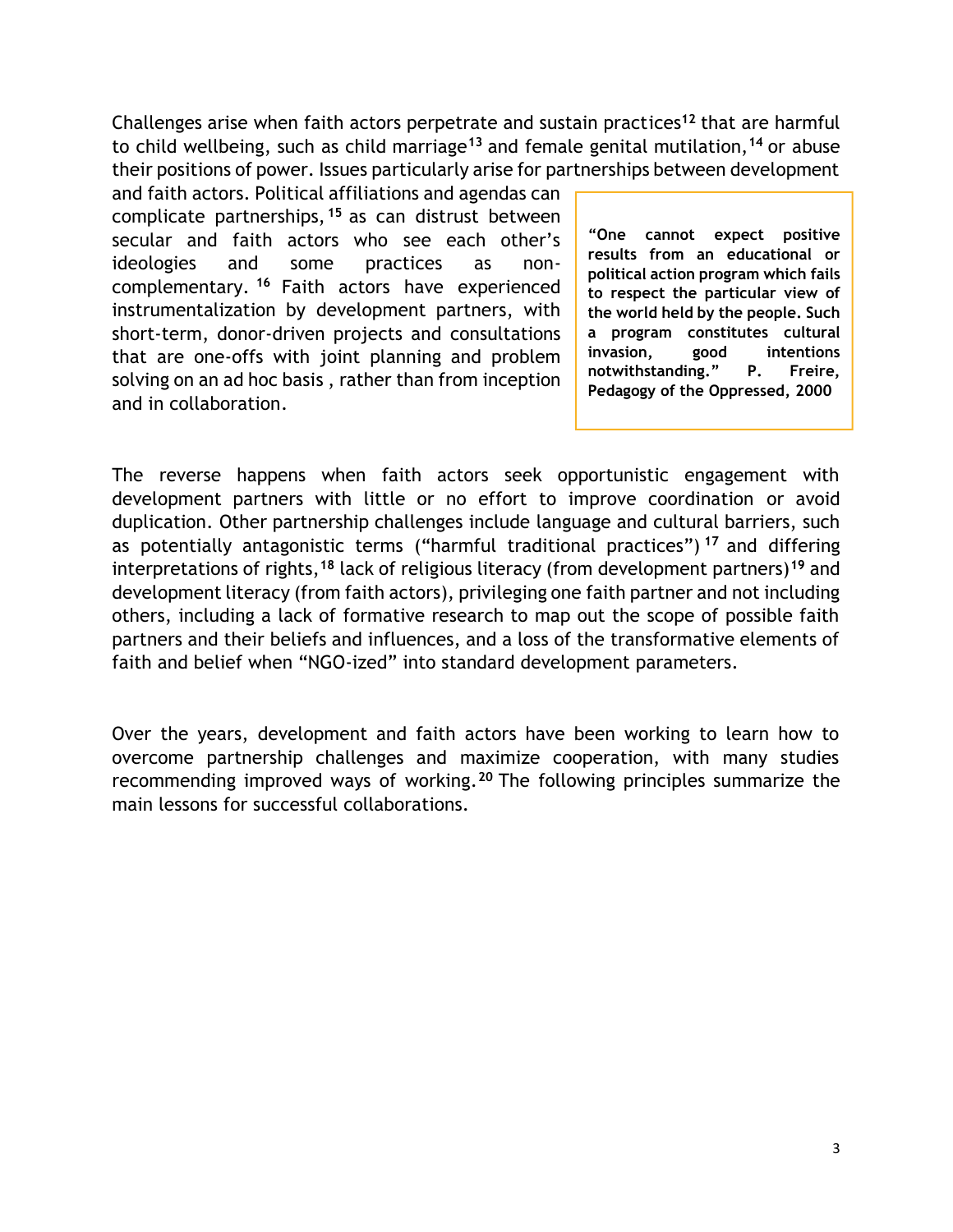## *3. 8 PRINCIPLES OF MORE PARTICIPATORY WAY OF WORKING*

The eight principles outlined in this document are also aligned with and build on the Bangkok Statement**<sup>21</sup>** signed by over 100 participants from 20 countries at the Global Faith for Social and Behavior Change Communication workshop in Bangkok in July 2018. The Statement has a strong focus on equity, participation, and on inclusive and evidence-based partnerships - and thus on diversified, tailored approaches to FPCC. Likewise, the principles acknowledge and draw inspiration from various principles and standards paper developed by UN and donor agencies in the last decade, as described in Annex 1.**<sup>22</sup>**

The FPCC Initiative is grounded in a rights and evidence-based framework, the Theory of Faith for Social and Behavior Change. **<sup>23</sup>** The framework directs us away from sometimes instrumentalized and traditional ways of engagement with faith actors, and towards more integrated, systematic, sustainable ways of collaborating for the benefit of children. The framework affirms that faith actors and institutions bring with them certain transformational qualities, both inherent and latent, that are significant for achieving social and behavior change outcomes, including an agency/non dependency mindset, faith mandate and motivation from sacred texts, healthy and equitable relationships, non-discriminatory and inclusive practices, safe spaces to engage on sensitive issues, and values of stewardship and accountability to the divine or a moral vision for action.

The following table summarizes the main differences between instrumentalizing and participatory approaches to collaboration, framing parameters of a more effective way of working with faith actors for sustainable change for children.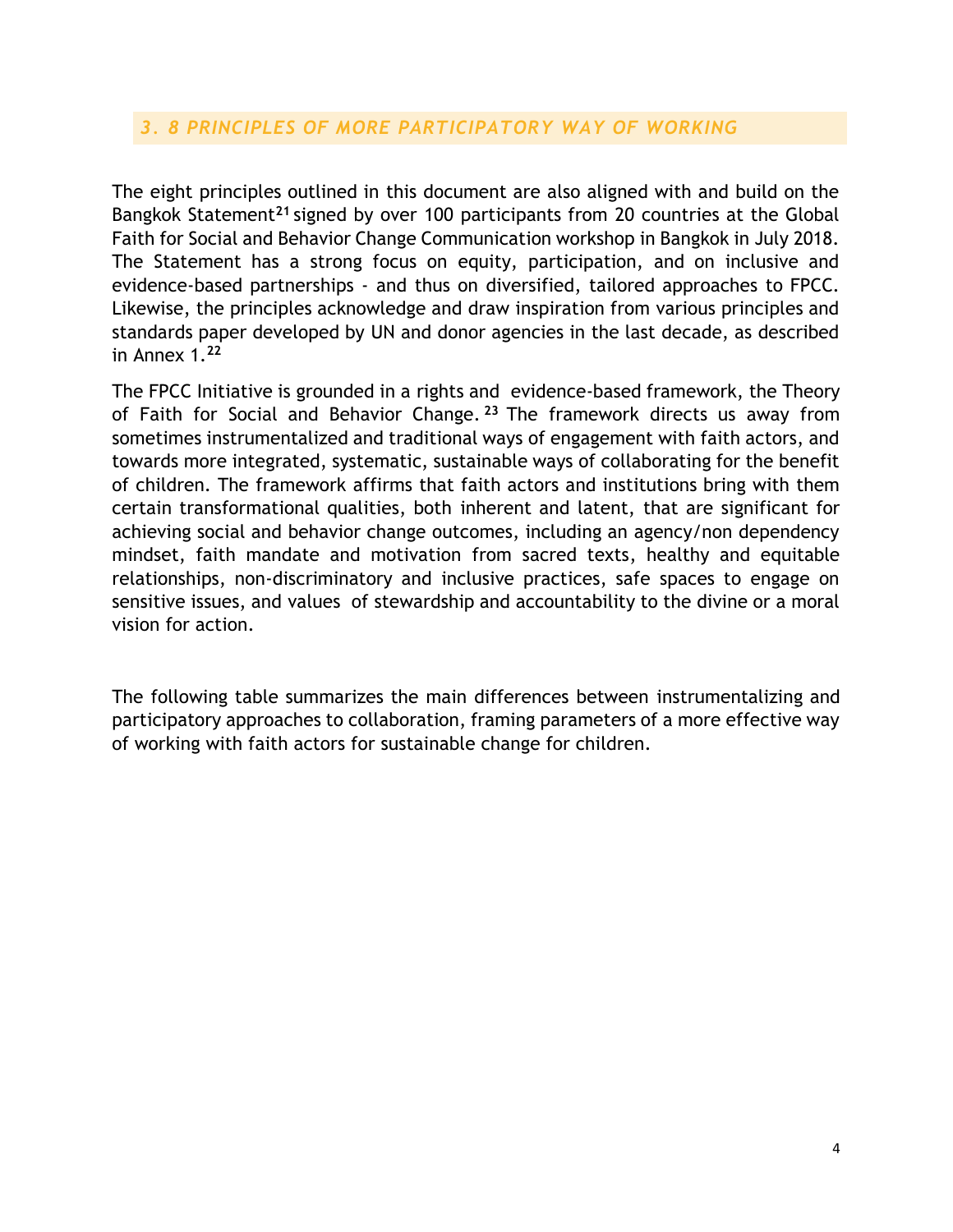| A top down instrumentalizing status quo                                                                                                | A ground up aspirational, participatory future                                                                                                                                                                                  |
|----------------------------------------------------------------------------------------------------------------------------------------|---------------------------------------------------------------------------------------------------------------------------------------------------------------------------------------------------------------------------------|
| Image of human is economic/material                                                                                                    | Recognizes inherent human dignity, equality and<br>sacredness of life; affirms agency                                                                                                                                           |
| Short term, thematic/single sector interventions                                                                                       | Multi-sectoral/integrated/holistic - speaking to<br>hearts and minds                                                                                                                                                            |
| Project-based; vertical and siloed                                                                                                     | Sustaining and community systems strengthening                                                                                                                                                                                  |
| Top down; hierarchical                                                                                                                 | Confidence in community solutions -<br>participatory, co-created, multi-level                                                                                                                                                   |
| Donor funding dependent                                                                                                                | Asset based; multiple funding sources                                                                                                                                                                                           |
| Focus on religion/faith actors as "isolated"<br>partners                                                                               | Focus on faith actors in connection with other<br>groups in society and faith as integral to all<br>aspects of lives                                                                                                            |
| Focus only on high-level formal religious leaders,<br>mostly male                                                                      | Inclusive, equitable approach also engaging<br>informal, traditional leaders - especially women<br>and youth leaders                                                                                                            |
| Mutual discomfort/suspicion/bias between faith<br>and secular actors                                                                   | Complementary learning between actors with<br>valuing of transformational power of faith and<br>heart-mind dialogue                                                                                                             |
| Limited/default options for partnerships<br>(favoring pre-established relationships)                                                   | Broadening relationships through formative<br>research to understand how existing structures<br>work, who is excluded and why. Engaging whole<br>of community through plurality of non-faith,<br>faith, and traditional actors. |
| Little and generic monitoring and evaluation<br>(M&EAL); results stay with the donor                                                   | Tailored and participative M&E and follow-up<br>processes, shared results                                                                                                                                                       |
| One-off lecture-style religious and development<br>literacy/capacity building trainings. International<br>actors as capacity "holders" | Two-way knowledge exchange and capacity<br>sharing, with recognition of mutually beneficial<br>capacities                                                                                                                       |
| Global North -> South                                                                                                                  | Increased South-South local cooperation and<br>knowledge exchange                                                                                                                                                               |
| Guidelines on ways of working compiled by<br>Global North actors; international standards                                              | Evidence-based guidelines on ways of working<br>complied collaboratively a range of actors                                                                                                                                      |
| Assuming that there will be a cascade effect<br>through religious structures after trainings of<br>trainers                            | Ownership, sustainability, and effectiveness at<br>different levels through participative processes<br>and follow-up                                                                                                            |
| Unchecked power imbalances; subcontractor<br>relationship                                                                              | Participative analysis of power imbalances and<br>joint decision-making relationships                                                                                                                                           |
| Use of "development jargon" and culturally<br>inappropriate language                                                                   | Use of local and culturally appropriate language<br>and communication                                                                                                                                                           |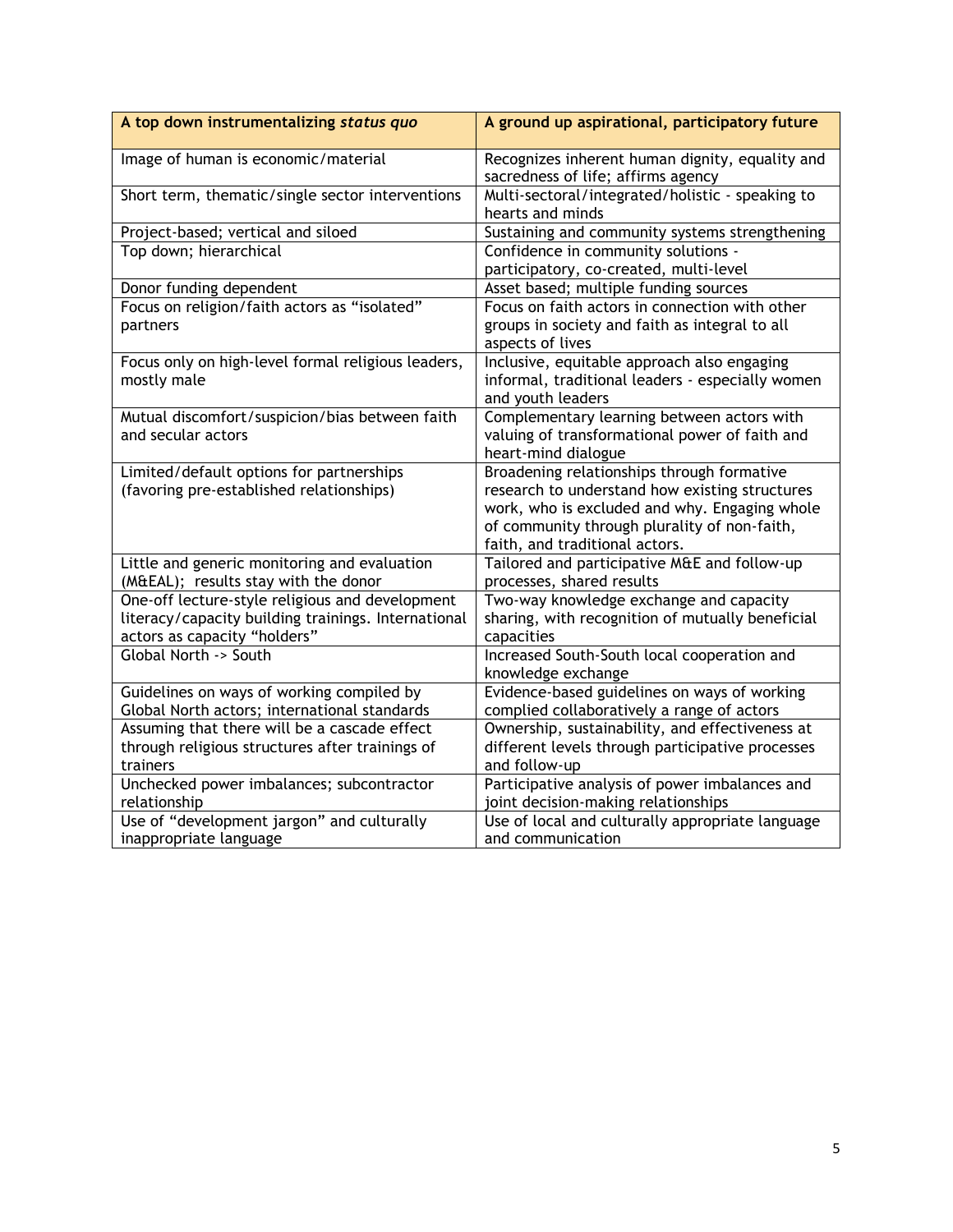To move from the status quo towards a more collaborative future, our joint efforts have underlined eight key principles.

# **PRINCIPLE # 1. Understand and value the transformational power of faith**

- Learn about the powerful influence of faith actors for social and behavior change
- A **commitment to long term partnership** is needed to build the trust and relationships that break down biases between faith and development partners, open and foster spaces for dialogue for all, and find common understanding on issues that are important for children and their communities.
- **Sensitivities** about potential areas of conflict, cross purposes, or limitations are best dealt with transparently by bringing them up for discussion to find a middle ground and developing clear strategies and agreements as required.
- Faith actors who **participate in and own collaborative processes** will be best placed to engage in the transformation of social behavior by authentically exerting influence at individual, community, and national/international level.
- **Practical example**: In the 2014-2015 Ebola response in West Africa, the spread of Ebola during religious burial rituals was contained when religious and community leaders were engaged to explain and change expectations and practices relating to the preparation of bodies for burial. The role of these leaders in affecting transformation was game changing in the overall Ebola response.**<sup>24</sup>**

## **Principle #2. Have confidence in community solutions. Adopt a respectful reciprocal learning approach leading to mutual understanding**

- The participatory approach is grounded in the understanding that **communities have their own traditions, successful experience, assets, <sup>25</sup> ways of working and preferred solutions** and that these can be very powerful in achieving good outcomes for children.
- Working with faith actors should not be a default option. Participatory partnership needs to begin with **an understanding of the roles and competencies of the different faith and development actors** are, including power dynamics and who is excluded. Different actors will have different competencies, including technical and culturally specific knowledge, and the ability to speak to different groups.
- Framed in **a listening and joint learning process**, faith actors should be active partners in discussion of most critical needs for children in their communities, about the definition of "success," and about the most effective strategies for sustainable change in their contexts.

**Example**: In Egypt, UNICEF supports the long-standing engagement of faith actors and the Ministry of Awqaf. The partnerships have developed publications, training materials for religious leaders and theology students, and community engagement formats based on community dialogue and viewing clubs of docu-drama. The partnership established with Al Azhar University in 1984 expanded to the Coptic Church in 2014 to produce Peace, Love and Tolerance, the first interfaith publication on child protection. <sup>26</sup>. The partnership demonstrates the effectiveness of a two-way capacity sharing and learning process between UNICEF and its faith partners. **27**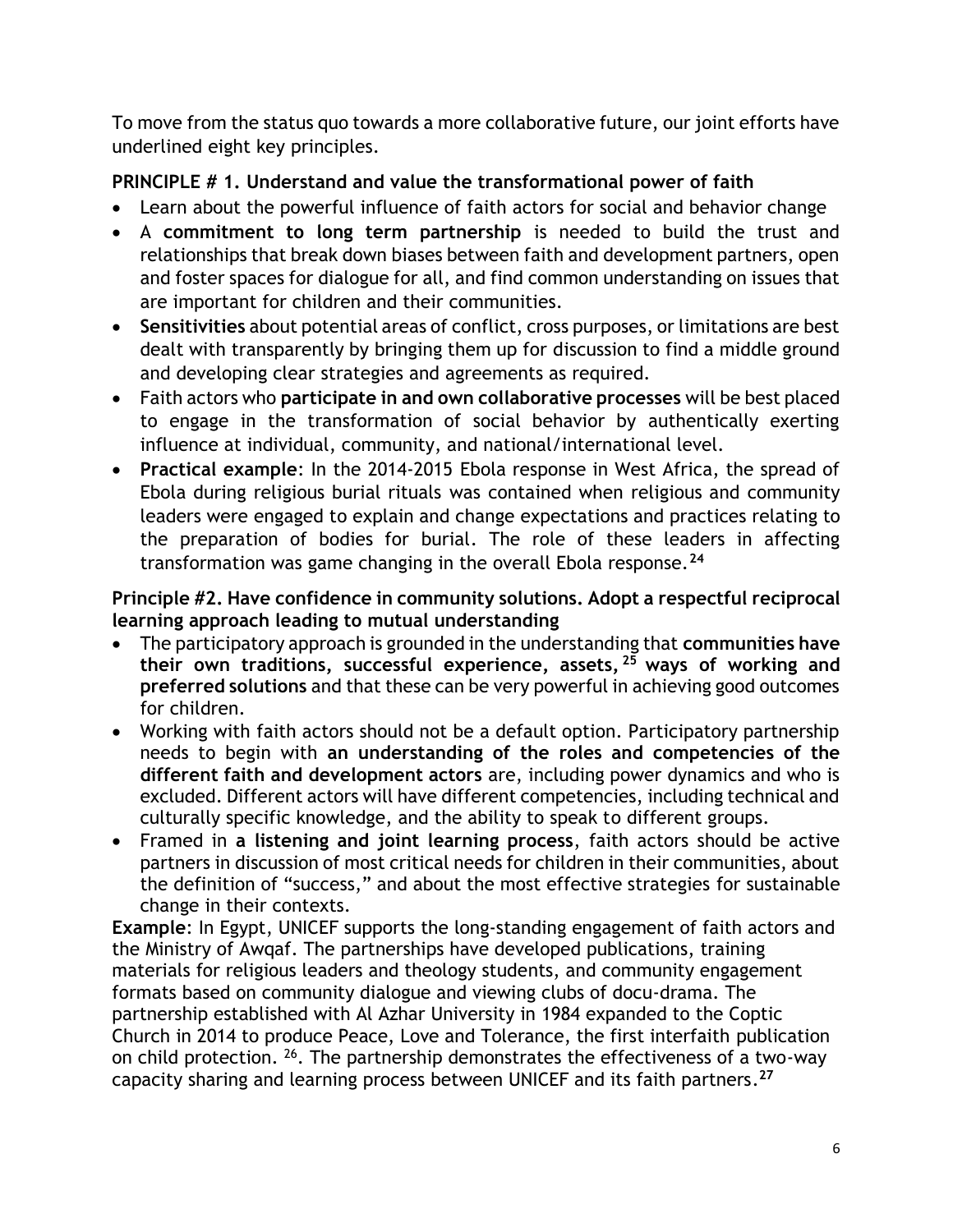## **Principle #3. Be mindful of power inequalities and be inclusive of marginalized groups**

- The inclusion of **minority religious and other groups, as well as traditional and informal leaders (such as women and youth leaders)**, has to be prioritized to ensure empowerment, equality and plurality. Recognizing people's agency, this equity approach avoids imbalances of power, commits to leave no one behind and shifts to making aid as local as possible.
- **Instrumentalization** should be recognized and avoided. Drawing on the capacities of all partners for leadership and coordination, participatory processes emphasize joint decision making.
- **Example:** In Panama, UNICEF has partnered with the inter-religious council (COEPA) to increase cooperation within the council and promote youth awareness and empowerment against domestic violence and child abuse. The Youth Engagement and Participation program supports regular interfaith youth meetings and a periodic Youth Assembly, in which young people are free to choose the topics addressed, express their own beliefs and practices, and become advocates of their own rights**<sup>28</sup>** .

#### **Principle #4. Adopt participative planning processes valuing heart-mind dialogue and systems strengthening**

- From the start of the planning process, co-creation is key. Participation is a cardinal principle at every stage of the collaboration – from formative research and needs assessment to programming, from implementation to monitoring and evaluation. Local leadership and decision-making is central to the effectiveness and sustainability of partnerships. This also means continuing relationship building, checking in, and follow up processes so that the engagement does not trail off.
- Example: Mothers Union "Listening Observing Acting" (MULOA) process.**<sup>29</sup>** Muloa is a community led process of putting faith into action, and exploring how to work together to bring lasting wholistic change according to the specific needs of each community.

## **Principle #5. Identify and discuss challenges and difficult areas**

- Differences on attitudes towards gender, sexuality, and other human rights may occur. Participatory practice intentionally opens safe space and makes time for active listening, discussion of differences, and integrated planning. The aim should be to build on common goals and understanding –such as preventing maternal mortality, as a basis for change.
- Steps may include: facilitate articulation of a positive vision or goal, unpack whether current realities are helping or hindering that vision and discuss whether and how changes need to be made towards achieving the intention.
- **Example:** World Vision's Channels of Hope**<sup>30</sup>** includes deep reflection on science and theology, plus an intentional session on "Tough Stuff" to bring together science, theology, and ethics. Another example is the Ouagadougou Partnership**<sup>31</sup>** that has sought to open space to discuss religious beliefs and family planning.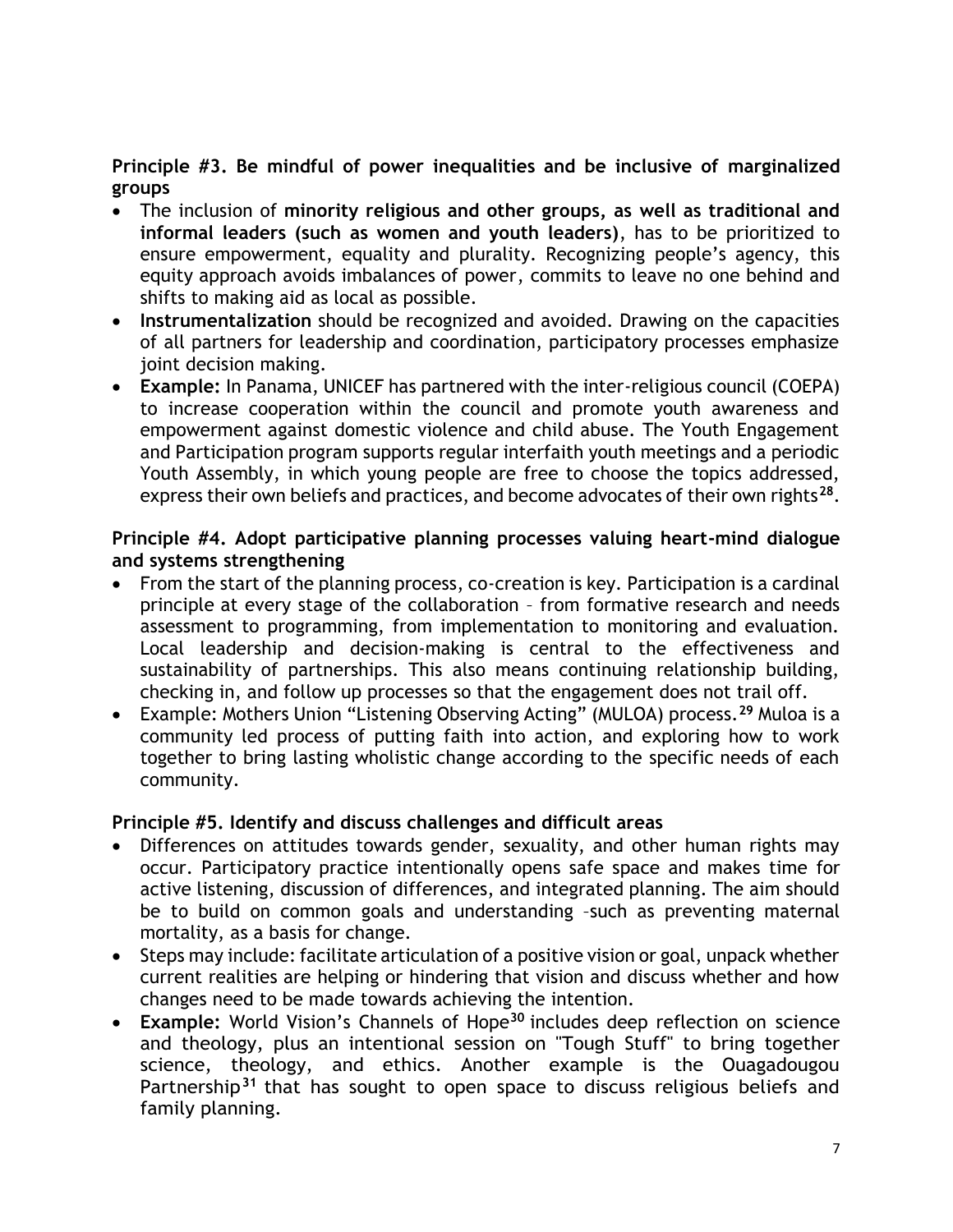#### **Principle #6. Commit to evidence-based decision-making, ongoing evaluation and learning, and to being informed by outcomes**

- Partnerships and programs are most effective when there are informed by evidence, and when they include participative processes of monitoring, evaluation and reflection. Best practices examples and guidelines can help build better partnerships and should be developed in a collaborative way. Commitment to cocreation of M & EAL process, and feedback loops on results is key.
- **Example:** The partnership between UNICEF and the Kenyan Inter-religious Council on the Faith for Life Initiative showed that co-designing, co-developing and testing training materials together with religious leaders ensured a strong initial buy-in. The initiative's monitoring and evaluation processes showed the importance of increasing faith actors' participation in order to use measuring strategies that are meaningful to them rather than focusing on reporting and being purely "extractive".**<sup>32</sup>**

#### **Principle #7. Explore and document new enabling and facilitation roles for global FBOs and other intermediaries**

- Recognizing the autonomy and agency of local actors, international FBOs are shifting resources and strategies away from direct program implementation and more towards technical, strategic, resourcing support.
- Local faith actors can benefit from skilled support strategies including:
	- $\circ$  Convening and supporting emerging alliances, as well as maintaining effective intermediary organizations.
	- o Scalable, collaborative faith and community mobilization mechanisms
	- o Developing and adapting resources and methods for capacity sharing, fundraising, and systems strengthening.
	- o Enabling evidence generation and learning using participatory approaches
- Examples: Salvation Army Faith-based Facilitation process 33 is way of helping people think, talk, explore and respond to their issues in the light of faith. In Mozambique, UNICEF supports national interfaith organizations that have developed expertise in working with international donors through years of experience in development and relief work. For instance, PIRCOM 34 (Inter-religious Program Against Malaria) acts as local and national broker, as it is able to communicate with development partners (knows the jargon!) and can use its knowledge in donor compliance requirements, while being able to engage diverse religious networks, particularly through the Mozambique Council of Religions (COREM), and the Government and communities nationwide.

#### **Principle #8. Work with Local Faith Actors (LFA) to build and amplify their capacity for advocacy**

• LFAs are uniquely positioned to monitor government delivery on commitments, to hold to account and to advocate for unmet needs. They may need help in forming alliances, developing, adapting and conveying messages, and understanding the donor/public sector landscape.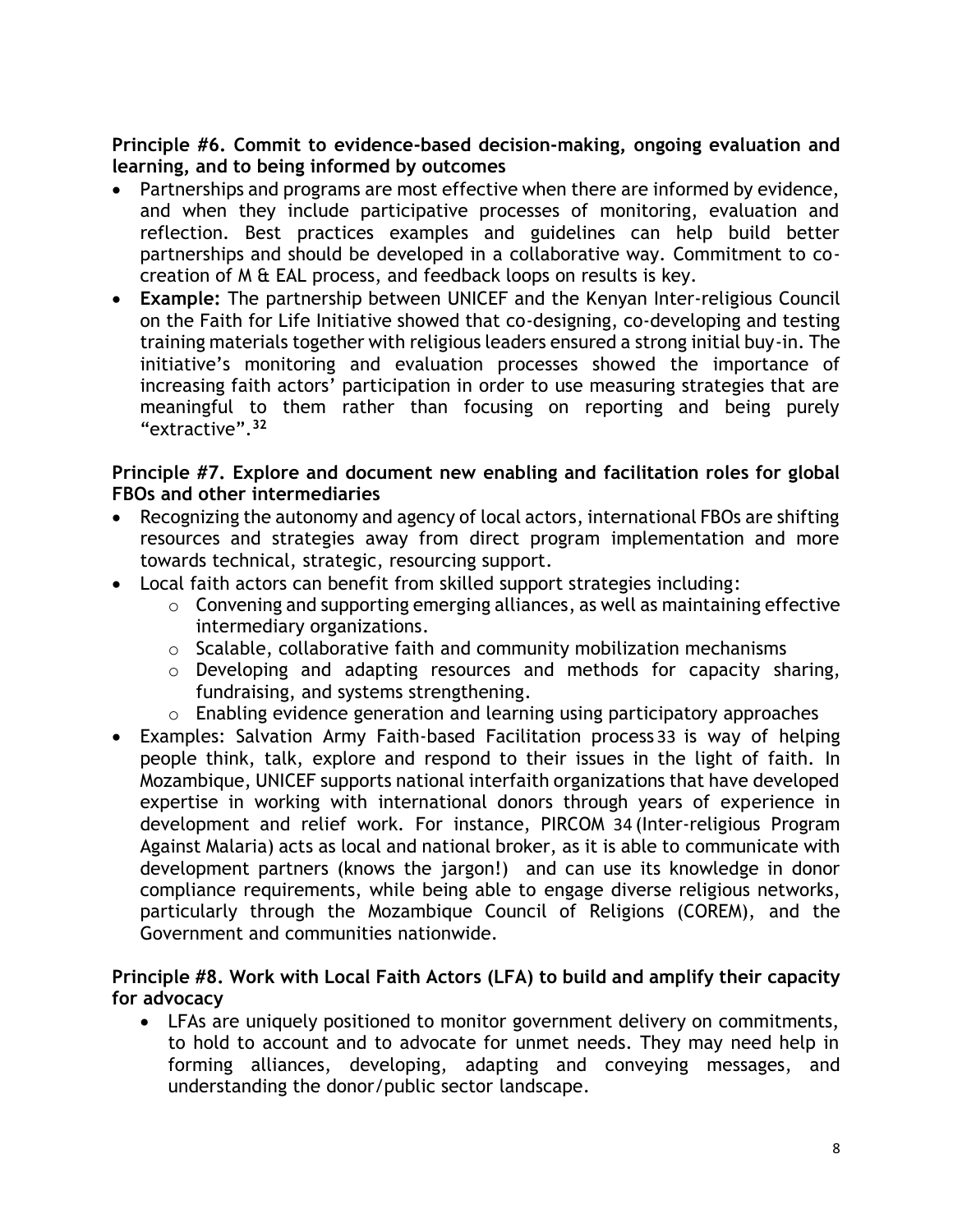- Technical and capacity support in developing advocacy skills among LFAs and helping them establish broad advocacy coalitions across faith and geographies is a valuable partnership function.
- **Example**: ABAAD, a secular partner with expertise in advocacy and activism, and UNICEF are engaged in a country-wide program in Lebanon bringing together religious leaders from all major religious traditions to discuss differences and potential commonalities in a "protected" environment. These discussions will lead to the identification of key shared priority messages and of religious texts that justify the messages across faiths, and to plan advocacy interventions targeting the different faith communities, for instance through media outreach, including the dissemination of religious leaders' messages in public media.**<sup>35</sup>**

# *4. WHAT THIS ALL MEANS FOR LOCAL AND INTERNATIONAL PARTNERS*

Focusing on the agency of local leadership calls for a radical repositioning of mission and method of INGOs, international organizations, and donors, both secular and faithbased. A collaborative, reciprocal, non–instrumentalized approach to partnership calls for institutional humility, intentional servant leadership, and a commitment to 'graduation' of local partners as capabilities develop. It also implies a commitment to the time needed to build trust, to listen, and to engage adequate feedback loops. Contextual assessments of priorities, goals, and needs take into account the assets of local faith actors, as well as those of the international partners. Actors outside communities may be able to offer funding, technical expertise, coalition building, advocacy skills, and help in navigating the complex development sector.

## IMPLICATIONS FOR LOCAL FAITH ACTORS

- Assess community *assets*, as well as needs, based on continuous community engagement
- Clarify expectations of partnerships
- Coordinate with other LFAs and local actors
- Value intermediary mechanisms, skills, and assets of external entities, not only funding opportunities

## IMPLICATIONS FOR INTERNATIONAL AGENCIES, NGOS, AND FBOS

Where shared beliefs bring international and local faith actors together, particular attention should be paid to checking theological and religious practice assumptions, which may differ greatly between contexts, and perpetuate neo-colonial/civilizational practices of the past. Likewise, where differing secular and religious worldviews meet, attention is needed to secular biases that may view religious beliefs and practices as "outdated" and secular views as superior, again to ensure that there is not a neocolonial imposition of worldviews.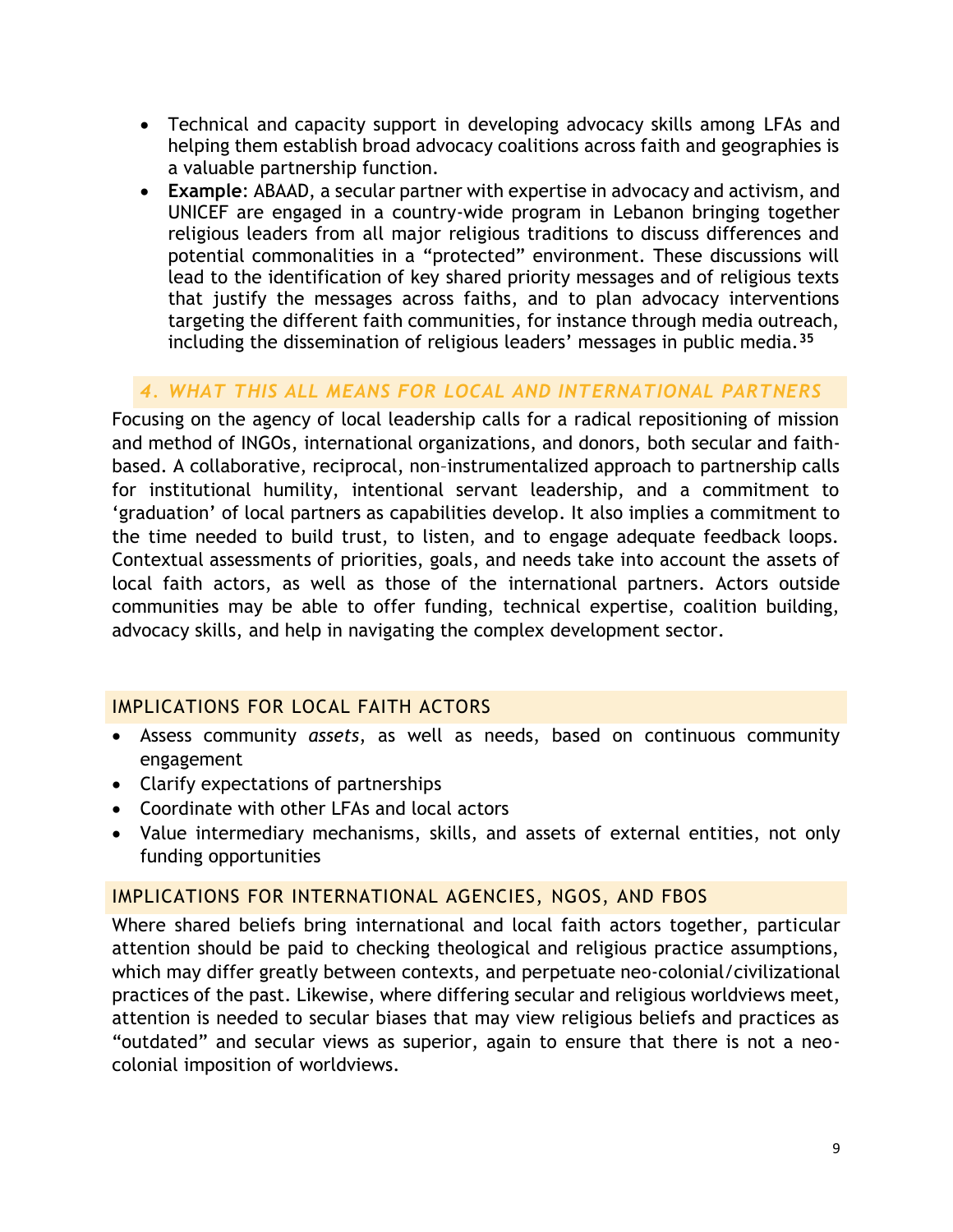Reflecting a commitment to local autonomy and deeper more sustainable partnerships, many international FBOs and NGOs are already**<sup>36</sup>** and should further seek to:

- shift HQ human and financial resources to locally-led country and district offices;
- renew theological reflection and exploring new ways to work with their local denominational networks, or explore ways to discuss secular and religious dynamics in new and existing partnerships, as connected to other power dynamics in partnerships;
- adopt and adapt participatory planning and mobilization processes, and strengthening community engagement and social accountability processes;
- value a joint learning approach grounded in capacity sharing;
- invest in participatory research on local faith actors;
- prioritize facilitation and support of local actors over direct implementation;
- adjust fundraising goals to incorporate local priorities, with joint resource mobilization.

**UNICEF COMMUNICATION FOR DEVELOPMENT HAS DEVELOPED 'MINIMUM QUALITY STANDARDS AND INDICATORS IN COMMUNITY ENGAGEMENT' TO PROVIDE GLOBALLY ESTABLISHED GUIDANCE ON THE CONTRIBUTION OF COMMUNITY ENGAGEMENT IN DEVELOPMENT PRACTICE AS WELL AS HUMANITARIAN ACTION. THE OBJECTIVE OF THE STANDARDS IS TO SUPPORT IMPLEMENTATION OF HIGH QUALITY, EVIDENCE - BASED COMMUNITY ENGAGEMENT AT SCALE IN DEVELOPMENT AND HUMANITARIAN CONTEXTS. THE STANDARDS PRIORITIZE PARTICIPATION, EMPOWERMENT AND OWNERSHIP, INCLUSION, TWO - WAY COMMUNICATION, ADAPTABILITY AND LOCALIZATION, AND BUILDING ON LOCAL CAPACITY.<sup>37</sup>**

## IMPLICATIONS FOR GOVERNMENTS AND DONORS

- Commit time and resources to non-instrumentalization and to developing procedures that support more co-creative and localizing approaches
- Map faith actors in country contexts to expand inclusive, representative partnership
- Respond to stated priorities and needs of local communities and facilitate community engagement as a fundamental approach in all development processes
- Invest in strengthening the evidence base and M&EAL on FPCC, with feedback loops to communities
- Multilaterals and bilaterals could position a faith partnerships representative in each country who knows the local actors, builds relationships with the local actors, and understands the beliefs and practices and points of intersection.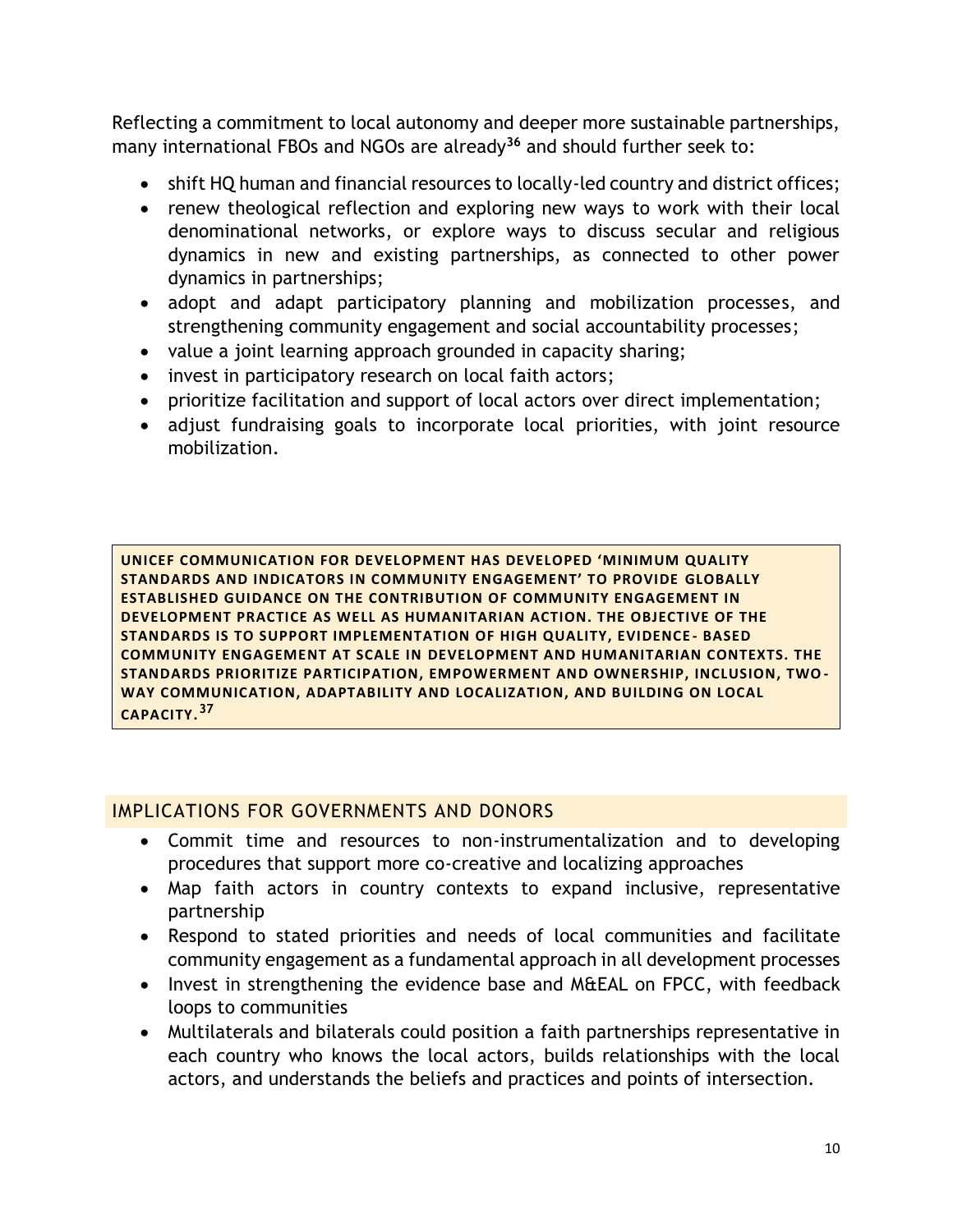#### *ANNEX 1 -* **Key documents informing these principles**

- The 2008 Istanbul Consensus on the Principles of a Global Interfaith Network on Population and Development**<sup>38</sup>** informed the **UNFPA Guidelines for Engaging FBOs as Agents of Change,<sup>39</sup>** which strongly emphasize the need to foster South-South regional partnerships and knowledge-exchange and to focus on specific objectives to build alliances. UNFPA acknowledges the importance of a common understanding that is based on *cultural sensitivity*, *care and respect* (including of the need for different languages and methods).
- The **UNAIDS-FBO strategic framework<sup>40</sup>** published in 2009 to encourage stronger partnerships in HIV/AIDS-related interventions is based on the principles of the Resolution adopted by the General Assembly 60/262, the Political Declaration on HIV/AIDS,<sup>41</sup> which include supporting national ownership and accountability, gender equality, a human-rights-based approach and a focus on engaging people living with HIV/AIDS at all stages, effective communication between partners, participatory decision-making processes and a clear agreement on partnership expectations.
- DFID's 2012 "**Faith Partnership Principles – working effectively with faith groups to fight global poverty,"**<sup>42</sup> sets out some key principles to guide collaborations with faith actors for sustainable change, including the importance of transparency about missions and ways of working, mutual respect between faith- and non-faith actors, and understanding of the different roles and added value of faith actors' contributions.
- In 2012, UNICEF issued a **Guide on Partnering with Religious Communities for Children,<sup>43</sup>** which identifies *shared values* among different religious traditions, such as a holistic approach to children, a commitment to *addressing the needs of marginalized individuals and communities*, an emphasis on the dignity of the child, and the importance given to the family for the upbringing of children, which are also key elements of Convention on the Rights of the Child. The Guide also stresses the importance of mutual understanding, respect, trust, open dialogue and shared priorities when partnering with religious communities. In particular, it insists on the importance of understanding the roles that religious beliefs and structures play in the context of interventions.
- **UNHCR's 2014 "Partnership Note on FBOs, LFCs and Faith Leaders**" <sup>44</sup> builds on the "Welcoming the Stranger: Affirmations for Faith Leaders,"<sup>45</sup> at the heart of which lie the principles of hospitality, respect and equality, shared by all religious traditions. The document also acknowledges faith as a "basic need", and the subsequent value of spiritual support.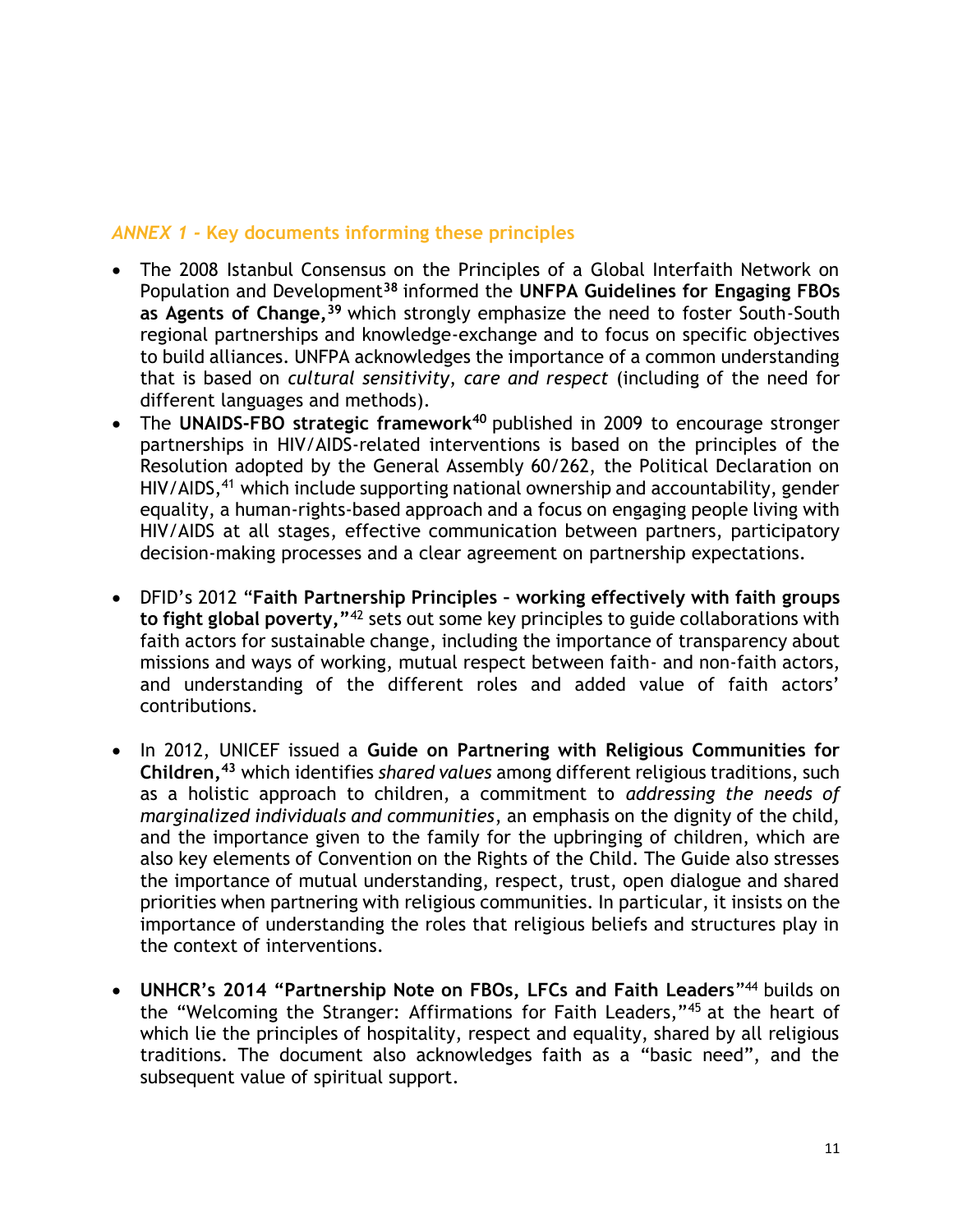• **'Building Effective Partnerships Between Public Sector and Faith Groups'<sup>46</sup>**conducted by McKinsey and Co with the Joint Learning Initiative in 2015 from interviews with 24 FBOs, academic, multilateral and intergovernmental organizations, illustrated that careful consideration of the *suitability of collaboration*, identification of *shared values and understanding* (including through religious literacy trainings), faith actors' *participation in decision-making and programming*, and better *evidence on the impact* of the interventions are needed.

#### **Attribution and citation**

**JLI**: Jean Duff, Susanna Trotta, Olivia Wilkinson, Stacy Nam, Cathy James (independent consultant) **UNICEF**: Kerida MacDonald, Caterina Tino, Rania El-Essawi, Massamiliano Sani

**Advisory Group** (listed alphabetically by last name): Vinya Ariyaratne, Sarvodaya; Bram Bailey, Salvation Army; Rachel Carnegie, Anglican Alliance; Robert Dawes, Mothers Union; Catriona Dejean, Tearfund;; Carola Eyber, Queen Margaret University; Neelam Fida, Atallah Fitzgibbon, Raga Makawi, Islamic Relief Worldwide; Sonya Funna, ADRA; Christo Greyling, World Vision; Azza Karam, UNFPA; Masimba Kuchera, World Council of Churches; Sarabinh Levy-Brightman, Harvard Divinity School; Ruth Messinger, American Jewish World Service; Amjad Mohamed-Saleem, International Federation of Red Cross and Red Crescent Societies; Abagail Nelson, Episcopal Relief & Development; Jill Olivier, University of Cape Town; Rebeca Ríos-Kohn, Arigatou International; Deepika Singh, Religions for Peace; Sally Smith, Independent consultant; Emma Tomalin, University of Leeds; Imran A. Umar, International Interfaith Peace Corps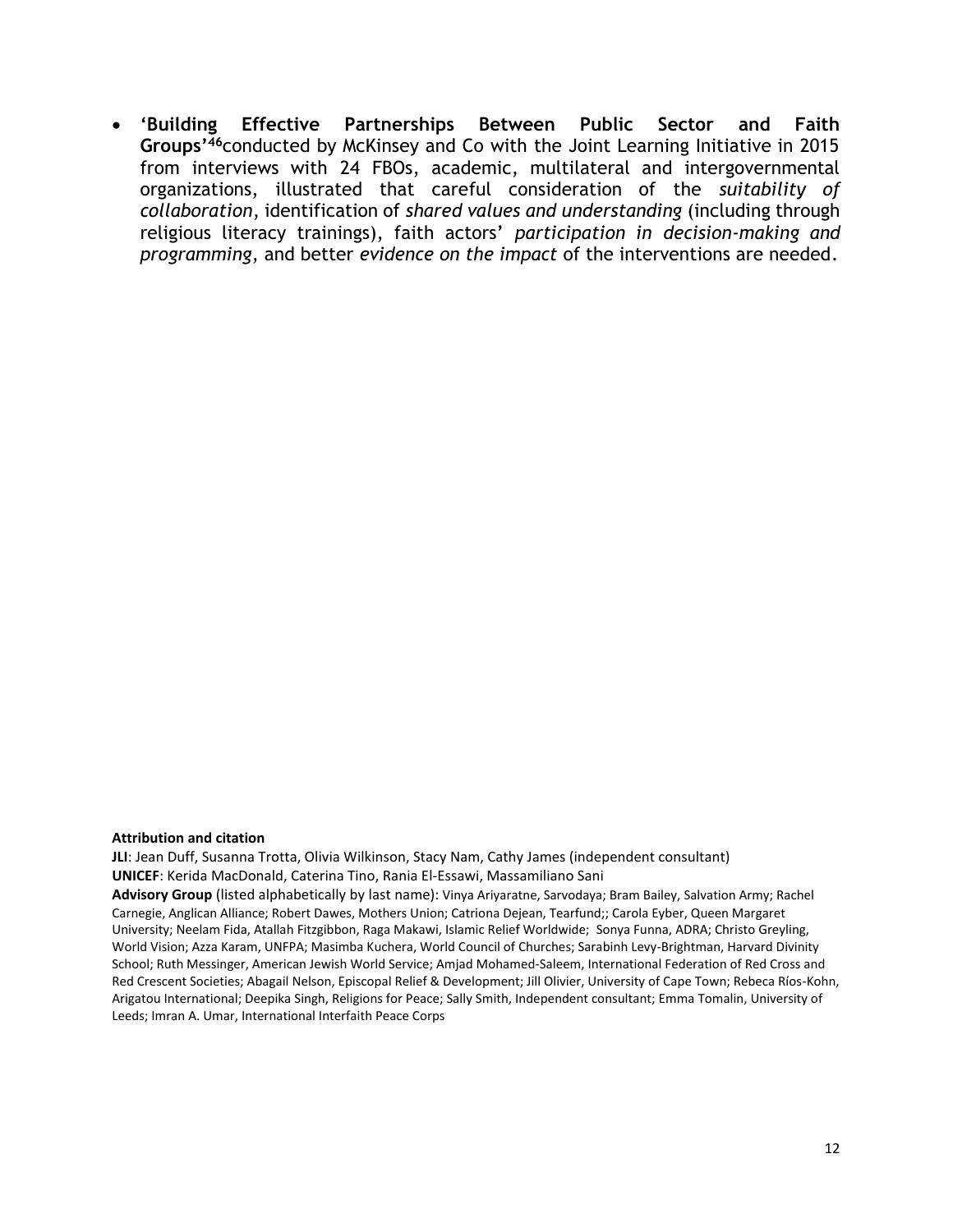## **ENDNOTES**

- <sup>2</sup> <https://jliflc.com/resources/faith-and-positive-change-for-children-global-initiative-on-social-and-behavior-change/>
- <sup>3</sup> Co-chairs and Members of the FPCC Advisory Group (listed above)

<sup>4</sup> <https://jliflc.com/fpcc/>

<sup>5</sup> Alison Strang and Oonagh O'Brien, "Who Can I Turn To? Mapping Social Connections, Trust and Problem-Solving among Conflict-Affected Populations," (Teddington; Edinburgh: Tearfund; Queen Margaret University), accessed March 1, 2018. https://jliflc.com/resources/can-turn-mapping-social-connections-trust-problem-solving-among-conflict-affected-populations/.

<sup>6</sup> Wendy Ager et al., "The Case for—and Challenges of—Faith-Sensitive Psychosocial Programming," October 8, 2018, http://www.interventionjournal.org/preprintarticle.asp?id=242487;type=0; Michael French et al., "A Faith-Sensitive Approach in Humanitarian Response" (Islamic Relief Worldwide; Lutheran World Federation, June 2018),

https://refugee.jliflc.com/resources/a-faith-sensitive-approach-in-humanitarian-response/.

<sup>7</sup> Andy Featherstone, "Keeping the Faith: The Role of Faith Leaders in the Ebola Response" (London; Birmingham; Teddington: Christian Aid; CAFOD; Tearfund; Islamic Relief Worldwide, 2015), http://jliflc.com/resources/keeping-the-faith-the-role-of-faithleaders-in-the-ebola-response-full-report/.

<sup>8</sup> Sani-Gwarzo Nasir et al., "From Intense Rejection to Advocacy: How Muslim Clerics Were Engaged in a Polio Eradication Initiative in Northern Nigeria," *PLOS Medicine* 11, no. 8 (August 5, 2014): e1001687, https://doi.org/10.1371/journal.pmed.1001687.

9 John Hembling et al., "Mobilising Faith-Based and Lay Leaders to Address Antenatal Care Outcomes in Northern Ghana," *Development in Practice* 27, no. 5 (July 4, 2017): 634–45, https://doi.org/10.1080/09614524.2017.1327028.

<sup>10</sup> Christopher A. Airriess et al., "Church-Based Social Capital, Networks and Geographical Scale: Katrina Evacuation, Relocation, and Recovery in a New Orleans Vietnamese American Community," *Geoforum*, Rethinking Economy, 39, no. 3 (May 1, 2008): 1333–46, https://doi.org/10.1016/j.geoforum.2007.11.003.

<sup>11</sup> Jill Olivier and Sally Smith, "Innovative Faith-Community Responses to HIV and AIDS: Summative Lessons from Over Two Decades of Work," *The Review of Faith & International Affairs* 14, no. 3 (July 2, 2016): 5–21,

https://doi.org/10.1080/15570274.2016.1215839.

<sup>12</sup> Carola Eyber and Selina Palm, "A Mixed Blessing: Roles of Faith Communities in Ending Violence against Children" (Washingtion D.C.: Joint Learning Initiative on Faith and Local Communities, 2019), https://jliflc.com/resources/a-mixedblessing-roles-of-faith-communities-in-ending-violence-against-children/.

<sup>1</sup> We are using "faith actors" to include all levels of faith both formal and informal and including traditional and religious leadership, faith institutions and communities, and faith-based NGOs at local national, and global levels but with an emphasis on LOCAL faith actors as that is where the change happens and is sustained.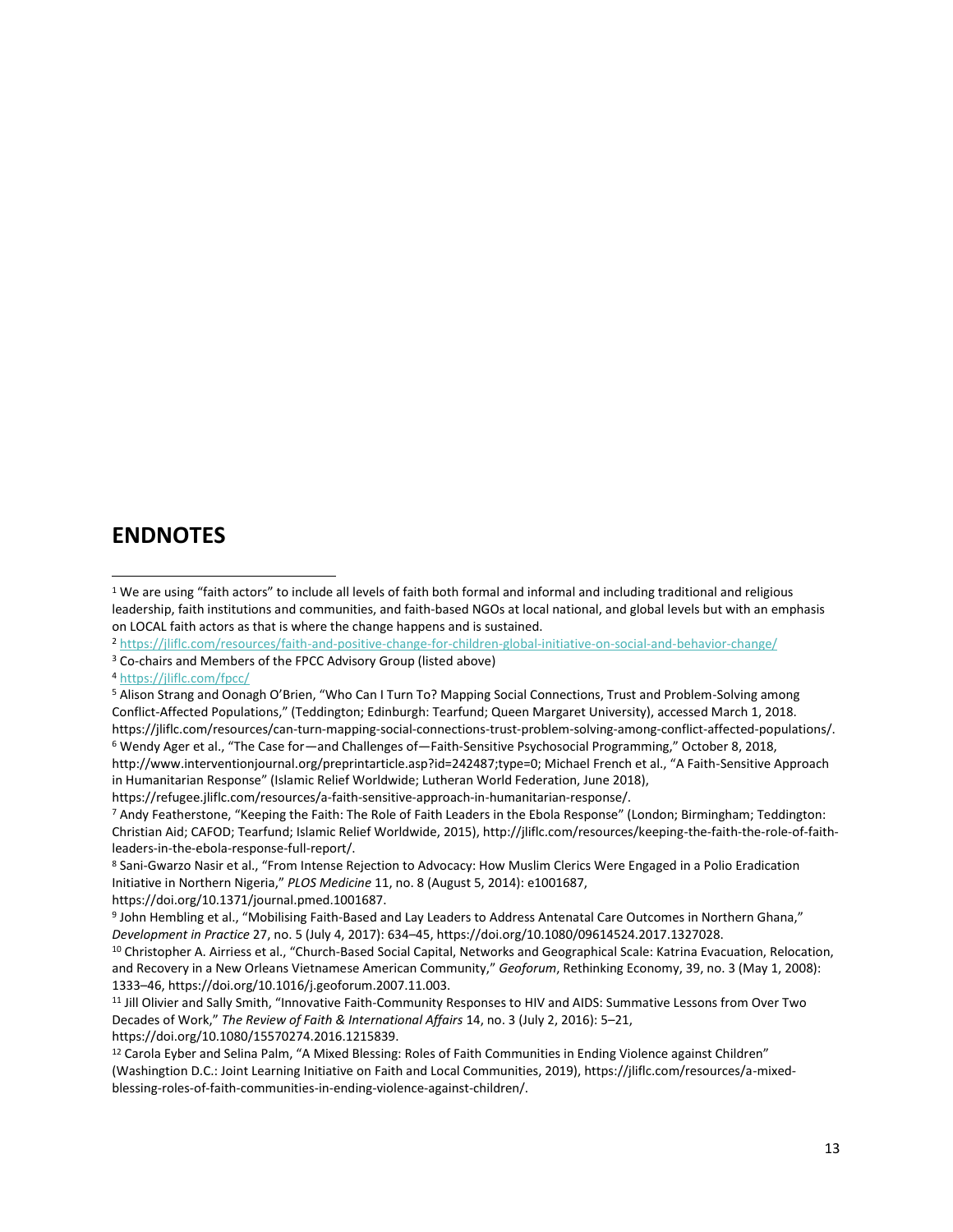<sup>13</sup> African Union, "The Effects of Traditional and Religious Practices of Child Marriage on Africa's Socio-Economic Development: A Review of Research, Reports and Toolkits from Africa" (African Union, 2015),

https://au.int/sites/default/files/documents/31018-doc-5465 ccmc africa report.pdf; Elisabeth le Roux and Selina Palm, "What Lies beneath? Tackling the Roots of Religious Resistance to Ending Child Marriage" (Girls Not Brides, Stellenbosch University, 2018), https://www.girlsnotbrides.org/resource-centre/what-lies-beneath-tackling-the-roots-of-religious-resistanceto-ending-child-marriage-2/.

<sup>14</sup> Katherine Marshall and Lucy Keough, "Fighting Female Genital Cutting: Religious and Traditional Leaders' Roles in Combating Genital Cutting in Senegal and Uganda," in *Mind, Heart, and Soul in the Fight against Poverty* (Washington, D.C: World Bank, 2004), 159–64.

<sup>15</sup> Elisabeth le Roux and Selina Palm, "What Lies Beneath?," 4.

<sup>16</sup> Katherine Marshall in G. Carbonnier, *International Development Policy: Religion and Development* (Springer, 2016), 39; Olivia J. Wilkinson, "'It's Being, Not Doing': Hospitality and Hostility between Local Faith Actors and International Humanitarian Organizations in Refugee Response," *Migration and Society* 1, no. 1 (December 1, 2018): 111–26,

https://doi.org/10.3167/arms.2017.010110; Philip M. Fountain, "Proselytizing Development," in *The Routledge Handbook of Religions and Global Development*, Routledge International Handbooks (Abingdon; New York: Routledge, 2015).

<sup>17</sup> Brenda Bartelink Elisabeth Le Roux, "No More 'Harmful Traditional Practices': Working Effectively With Faith Leaders," August 1, 2019, https://jliflc.com/resources/no-harmful-traditional-practices-working-effectively-faith-leaders/.

<sup>18</sup> Ayesha Imam, "The Devil Is in the Details: At the Nexus of Development, Women's Rights, and Religious Fundamentalisms" (Toronto: Association for Women's Rights in Development (AWID), March 22, 2016), https://www.awid.org/publications/devildetails.

<sup>19</sup> UNFPA and NORAD, "Religion, Women's Health and Rights: Points of Contention and Paths of Opportunities," GSDRC, n.d., 96–97, accessed February 6, 2019.

<sup>20</sup> A few examples: Elizabeth Costenbader et al., "Getting to Intent: Are Social Norms Influencing Intentions to Use Modern Contraception in the DRC?," *PLOS ONE* 14, no. 7 (July 16, 2019): e0219617, https://doi.org/10.1371/journal.pone.0219617; Elisabet le Roux et al., "Getting Dirty: Working with Faith Leaders to Prevent and Respond to Gender-Based Violence," *The Review of Faith & International Affairs* 14, no. 3 (July 2, 2016): 22–35, https://doi.org/10.1080/15570274.2016.1215837; Rick James, "Addressing Dependency with Faith and Hope: The Eagles Relief and Development Programme of the Living Waters Church in Malawi," *Development in Practice* 22, no. 5–6 (August 1, 2012): 883–92,

https://doi.org/10.1080/09614524.2012.685878; Copestake, James et al., "Faith-Based Rural Poverty Reduction in Uganda |," in *Attributing Development Impact*, 2019, https://www.developmentbookshelf.com/doi/abs/10.3362/9781780447469.006; Seren Boyd, "In the Thick of It: Why the Church Is an Essential Partner for Sustainable Development in the World's Poorest Countries" (Teddington: Tearfund, 2009), http://jliflc.com/resources/in-the-thick-of-it-why-the-church-is-an-essential-partnerfor-sustainable-development-in-the-worlds-poorest-countries/; BMZ, "Religious Communities as Partners for Development Cooperation" (Federal Ministry for Economic Cooperation and Development (BMZ), 2016), http://www.partner-religiondevelopment.org/resources/knowledge-center/; Nell Bolton, "Interreligious Action for Peace: Studies in Muslim-Christian Cooperation," Text (Catholic Relief Services, March 28, 2017), http://www.crs.org/our-work-overseas/researchpublications/interreligious-action-peace; Jean F. Duff and Warren W. Buckingham, "Strengthening of Partnerships between the Public Sector and Faith-Based Groups," *The Lancet* 386, no. 10005 (October 31, 2015): 1786–94,

https://doi.org/10.1016/S0140-6736(15)60250-1; Mary Graw Leary, "Religious Organizations as Partners in the Global and Local Fight Against Human Trafficking," *The Review of Faith & International Affairs* 16, no. 1 (January 2, 2018): 51–60, https://doi.org/10.1080/15570274.2018.1433583; Tonya Sanders, "David and Goliath: Dismantling Inequalities within Faith-

Based Cross-Sector Partnerships," *Development in Practice* 26, no. 7 (October 2, 2016): 892–905, https://doi.org/10.1080/09614524.2016.1210089.

<sup>21</sup> [https://docs.wixstatic.com/ugd/e98ce2\\_0626675633de414ebf7855c25ea40487.pdf](https://docs.wixstatic.com/ugd/e98ce2_0626675633de414ebf7855c25ea40487.pdf)

<sup>22</sup> McKinsey & Co with JLIFLC, "Building More Effective Partnerships between Public Sector and Faith Groups" (Washington D.C.: Joint Learning Initiative on Faith and Local Communities, 2015), https://jliflc.com/resources/building-effective-partnershipsbetween-public-sector-and-faith-groups/; UNFPA, "Guidelines for Engaging Faith-Based Organisations (FBOs) as Agents of Change" (New York: United Nations Population Fund, 2009), http://www.unfpa.org/culture/docs/fbo\_engagement.pdf; UNHCR, "Partnership Note on Faith-Based Organizations, Local Faith Communities, and Faith Leaders" (Geneva: UNHCR, 2014), http://www.unhcr.org/539ef28b9.pdf; UNAIDS, "Partnership with Faith-Based Organizations UNAIDS Strategic Framework" (Geneva: Joint United Nations Programme on HIV/AIDS (UNAIDS), 2009); DFID, "Faith Partnership Principles: Working Effectively with Faith Groups to Fight Global Poverty" (London: Department for International Development, June 26, 2012), https://www.gov.uk/government/publications/faith-partnership-principles-working-effectively-with-faith-groups-to-fightglobal-poverty; UNICEF, "Partnering with Religious Communities for Children" (New York: UNICEF, January 2012), https://www.unicef.org/eapro/Partnering\_with\_Religious\_Communities\_for\_Children.pdf.

<sup>23</sup> Faithforsbcc.org & https://drive.google.com/drive/u/0/folders/10tx8eL4n9qEUAPkhyT0b2DI8wWeLLF0f <sup>24</sup> Featherstone, "Keeping the Faith"; Katherine Marshall and Sally Smith, "Religion and Ebola: Learning from Experience," *The Lancet* 386, no. 10005 (October 2015): e24–25, https://doi.org/10.1016/S0140-6736(15)61082-0; Teddy Amara Morlai,